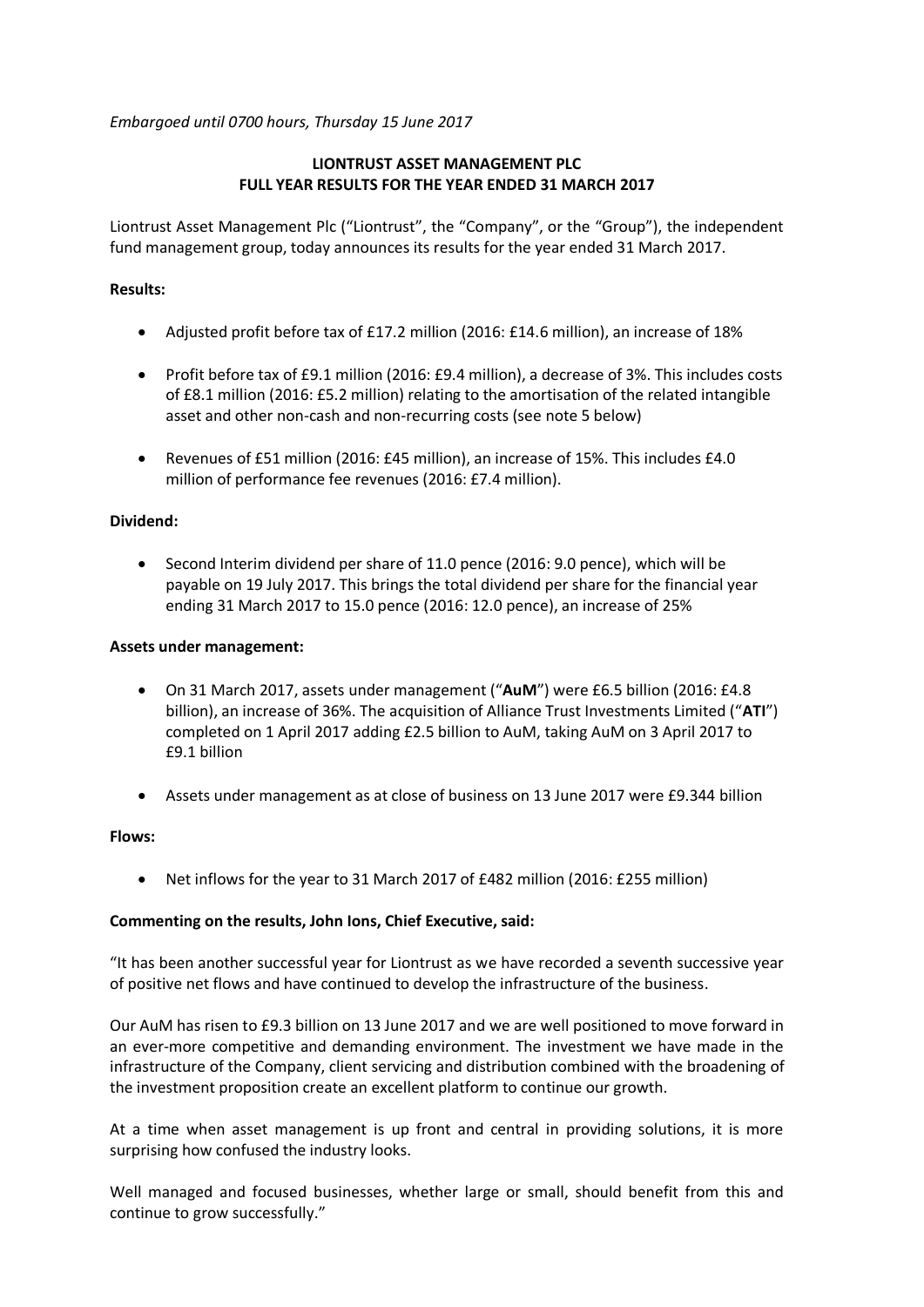### **For further information please contact:**

| <b>Liontrust Asset Management</b><br>John Ions, Vinay Abrol                                                                                   | 020 7412 1700<br>www.liontrust.co.uk |
|-----------------------------------------------------------------------------------------------------------------------------------------------|--------------------------------------|
| Simon Hildrey - Chief Marketing Officer                                                                                                       |                                      |
| <b>Numis Securities Limited</b><br>Charles Farguhar, Andrew Holloway                                                                          | 020 7260 1000                        |
| <b>Macquarie Capital (Europe) Limited</b><br>Advisory - Jonny Allison, Kavita Choitram<br>Corporate Broking - Alex Reynolds, Nicholas Harland | 020 3037 2000                        |

### **Chairman's Statement**

### Introduction

In my Chairman's Statement in last year's Annual report, I wrote that "we also face challenges from outside our industry, including yet another year of political uncertainty". It is now clear this was a great understatement and there can be few 12-month periods that have produced such a series of political shocks culminating in last week's General Election.

Stock markets, however, have largely brushed off the vote for Brexit and Donald Trump becoming US President in January to such an extent that the FTSE 100 has reached an all-time high in 2017 and we have been experiencing the second longest bull market in history. I doubt many people would have said this time last year that markets would be where they are today if they had known in advance the result of the UK Referendum and the US Presidential election even if sterling has depreciated as most commentators expected following the Brexit vote.

Now we are faced with a hung Parliament at Westminster with all the political uncertainty that this brings, along with the possibility of another General Election later this year. Once again, at the time of writing, there has been a benign reaction from the stock market in contrast to performance of Sterling.

The last year has been an important reminder of the difficulty of predicting and timing market movements and the benefits and value of financial advice and long-term investment as opposed to knee-jerk reactions. Economies, markets and investors will always be confronted by challenges and potential threats as well as opportunities. Therefore, the key for investors is to stay focused on what will enable them to achieve their long-term goals rather than analyse intraday movements in equity markets.

At Liontrust, we have brought together a talented group of fund management teams who believe that rigorous investment processes are key to long-term performance and risk control. They do not get distracted by short-term events and noise but stay true to their own documented investment processes. The success of this disciplined approach is shown by our teams' long-term performance records, which also demonstrate the value that active management can deliver for investors. The addition of our new European Income and Sustainable Investment teams over the last year have strengthened further our fund management capability.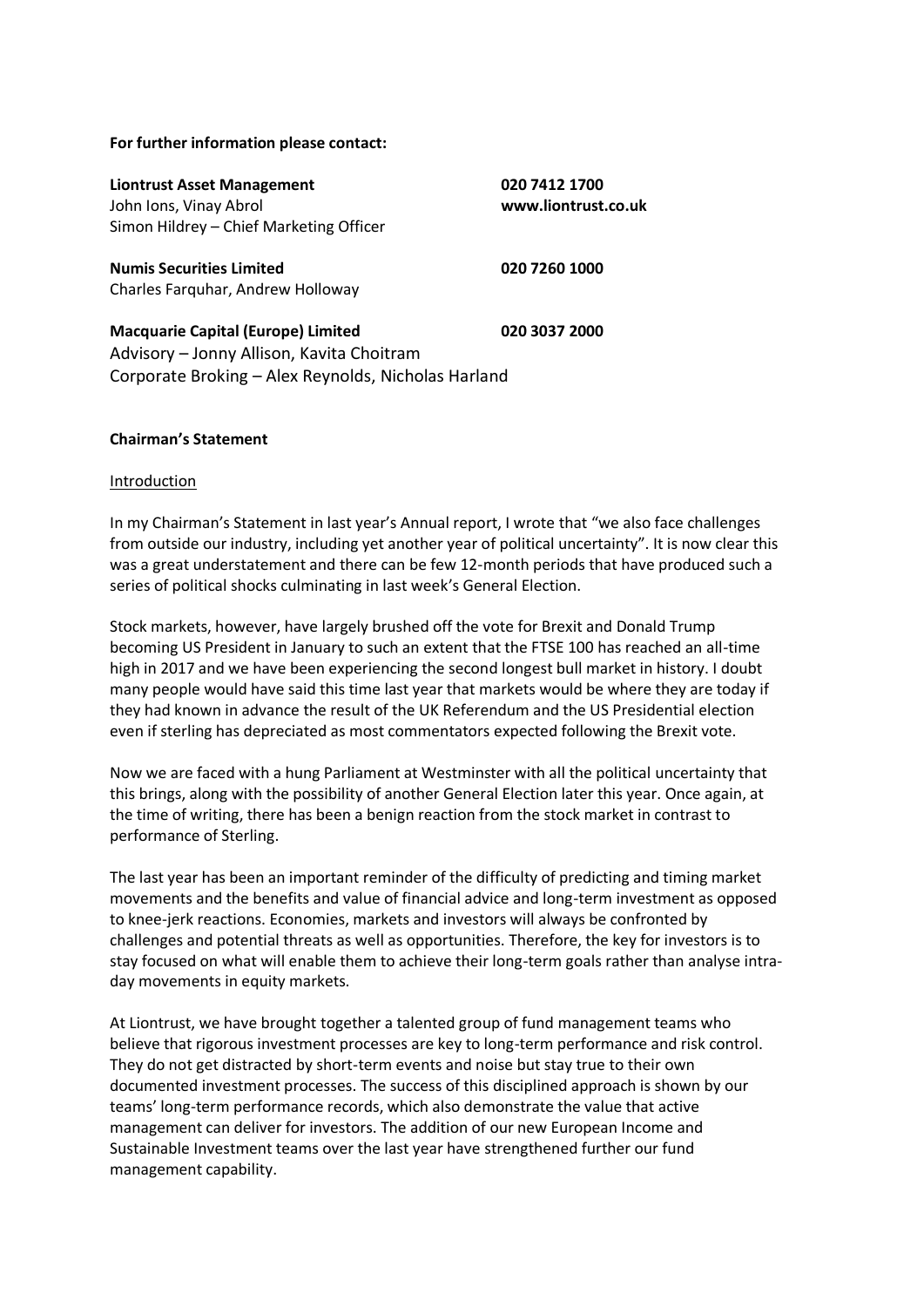Like investors, asset management businesses are continually confronted by potential challenges and threats along with numerous opportunities. It is easy to list the challenges that the industry is or could be facing, whether it is political uncertainty, current valuations in equity markets, the growth in flows into passive investments or technological disrupters.

None of these are reasons will prevent us from growing Liontrust, however, as we have done so successfully over the past few years through generating net sales and acquisitions. We have shown that sectors do not need to be in favour with investors for us to enjoy net positive sales into our funds.

This growth has been achieved through strong leadership and management, delivering value to investors over the long term and continuing to develop our sales and marketing capability. We focus on our strengths in running the business and are disciplined in enacting our strategy to grow our AuM, earnings and profitability as our Results for the 2016-17 financial year demonstrate.

The general election campaign in the UK has highlighted very clearly yet again the importance of every individual taking on responsibility for ensuring they have sufficient funds for their retirement and to achieve their other financial goals. Financial advice and fund management will become increasingly, not less, important in the future to help people achieve this.

I would like to thank our shareholders, investors and staff for all their support and loyalty to Liontrust. Due to the leadership of the business and the hard work of everyone at the Company, we are in a great position to continue to overcome any challenges and benefit from the tailwinds behind the industry.

# **Results**

Adjusted profit before tax was £17.235 million (2016: £14.623 million). Adjusted profit before tax is disclosed in order to give shareholders an indication of the profitability of the Group excluding non-cash (depreciation, intangible asset amortisation and share incentivisation related) expenses and non-recurring (professional fees relating to acquisition, cost reduction, restructuring, share incentivisation and severance compensation related) expenses ("Adjustments"), see note 5 below for a reconciliation of adjusted profit (or loss) before tax.

Profit before tax is £9.103 million (2016: £9.404 million).

# Dividend

The success in fund performance and distribution has resulted in an increase in revenues excluding performance fees of 26% and an 18% increase in our adjusted profit before tax to £17.2 million. This has enabled the Board to declare a Second Interim dividend of 11.0 pence per share (2016: 9.0 pence) which will be payable on 19 July 2017 to shareholders who are on the register as at 23 June 2017, the shares going ex-dividend on 22 June 2017. The total dividend for the financial year ending 31 March 2017 is 15.0 pence per share (2016: 12.0 pence per share), an increase of 25% compared with last year.

Adrian Collins **Chairman 14 June 2017**

**Chief Executive's Statement**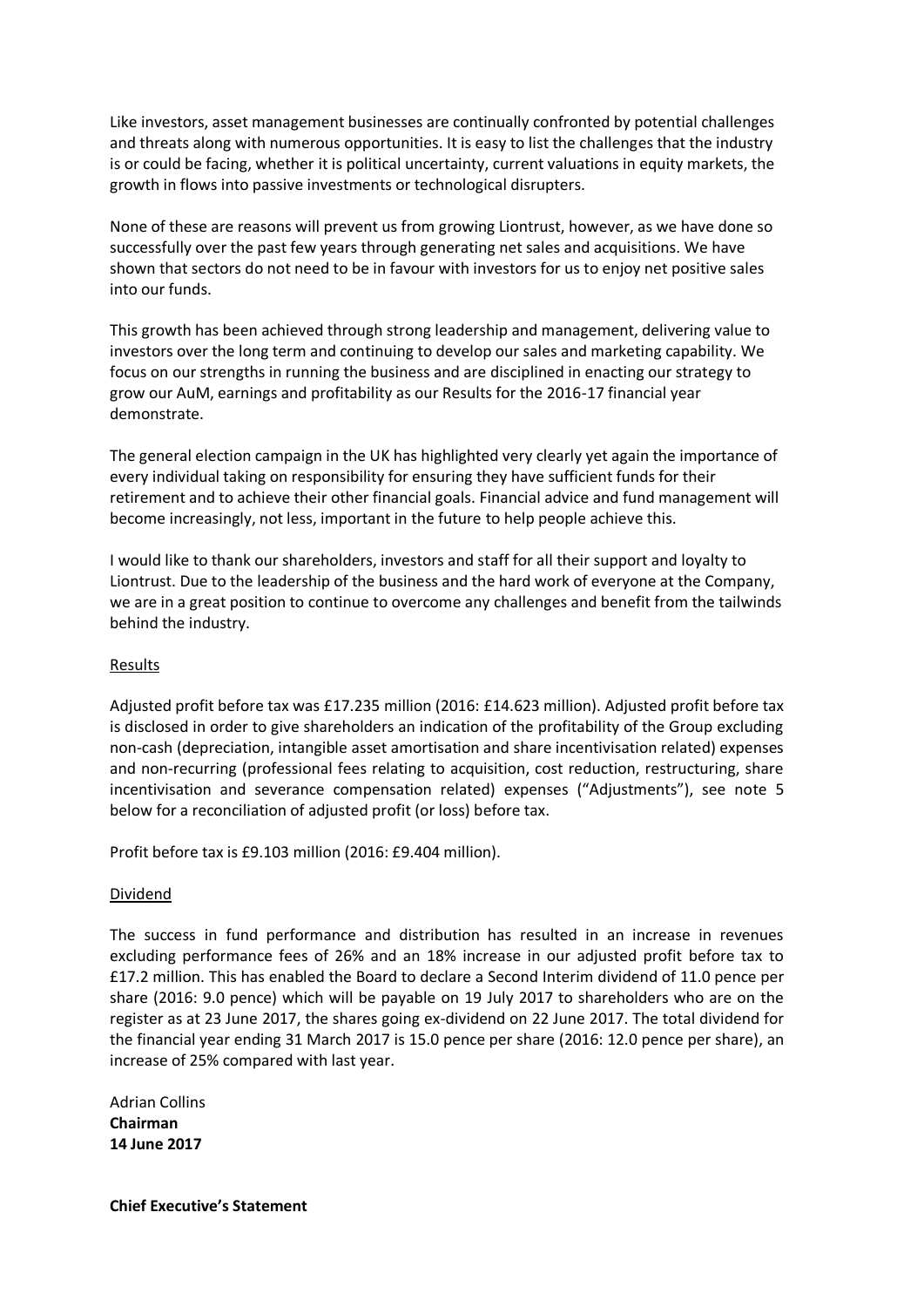### Introduction

The growth of Liontrust over the past seven years has been driven by the Company focusing on what we can control and not being distracted by events we cannot manage. The core of our strategy has been to generate strong investment performance for our investors over the long term, deliver a first-class service, communicate clearly and frequently with our investors, broaden our distribution, deepen our client relationships and engagement, and raise our brand awareness and profile. The expansion of the Company over the last financial year is evidence of the continued success of this strategy.

We generated gross sales of more than £2 billion and net inflows of £482 million in the financial year to 31 March 2017, with our AuM increasing by 36% to £6.5 billion. The adjusted profit before tax increased by 18% to £17.2 million and revenues were up 15% to £51 million. At a time when the ability of asset managers to grow organically is being questioned, these figures are especially pleasing.

This is even more so when it is considered that our expansion over the past year has been achieved against a challenging background for selling equity funds in general and the UK All Companies sector in particular in the UK. The Investment Association reported that from April 2016 to March 2017, there were net retail outflows from equity funds in eight of the 12 months. The Investment Association's UK All Companies sector was the worst performing for net retail sales in seven of these months although it was the best seller in March 2017.

The continued strength of our fund management capability is evidenced by our long-term performance. Take the Liontrust Special Situations Fund as an example. Since launch on 10 November 2005 to 31 March 2017, the Fund generated a total return of 333.28% compared to 118.64% by the FTSE All-Share index. Our other teams have delivered strong performance as well. The Cashflow Solution's European Growth Fund has returned 153.24% since launch on 15 November 2006 compared to 77.22% by the MSCI Europe ex UK index. These returns demonstrate the mistake of dismissing all active fund management.

We have further expanded our fund management capability over the past year by completing the acquisition of the Argonaut European Income business and announcing the purchase of Alliance Trust Investments Limited ("ATI"). The acquisition of ATI was completed on 1 April 2017 and added £2.5 billion to take our AuM to £9.1 billion on 3 April.

The addition of the Sustainable Investment team gives us a strong proposition in an area of investment that we believe will only grow in demand and significance. According to the European SRI Study of 2016, €11 trillion (£9.5 trillion) is currently invested in sustainable and responsible investment across Europe with €1.5 trillion coming from the UK.

We now have a presence in many of the core asset classes for UK investors. These are UK and continental European growth funds; equity income funds; risk-targeted solutions for investors seeking to accumulate wealth and in retirement; and sustainable investment.

We have also strengthened further our distribution capability in the UK and internationally. Ian Chimes joined us in February 2017 as Head of Global Distribution and he has recruited two regional salesmen for the North of England, Scotland and the Midlands. This will enhance our client service further through understanding and engaging with a broader range of clients.

The brand awareness and understanding of Liontrust and the engagement with the Company has grown among intermediaries and consumers, and reflects our distinct identity and strong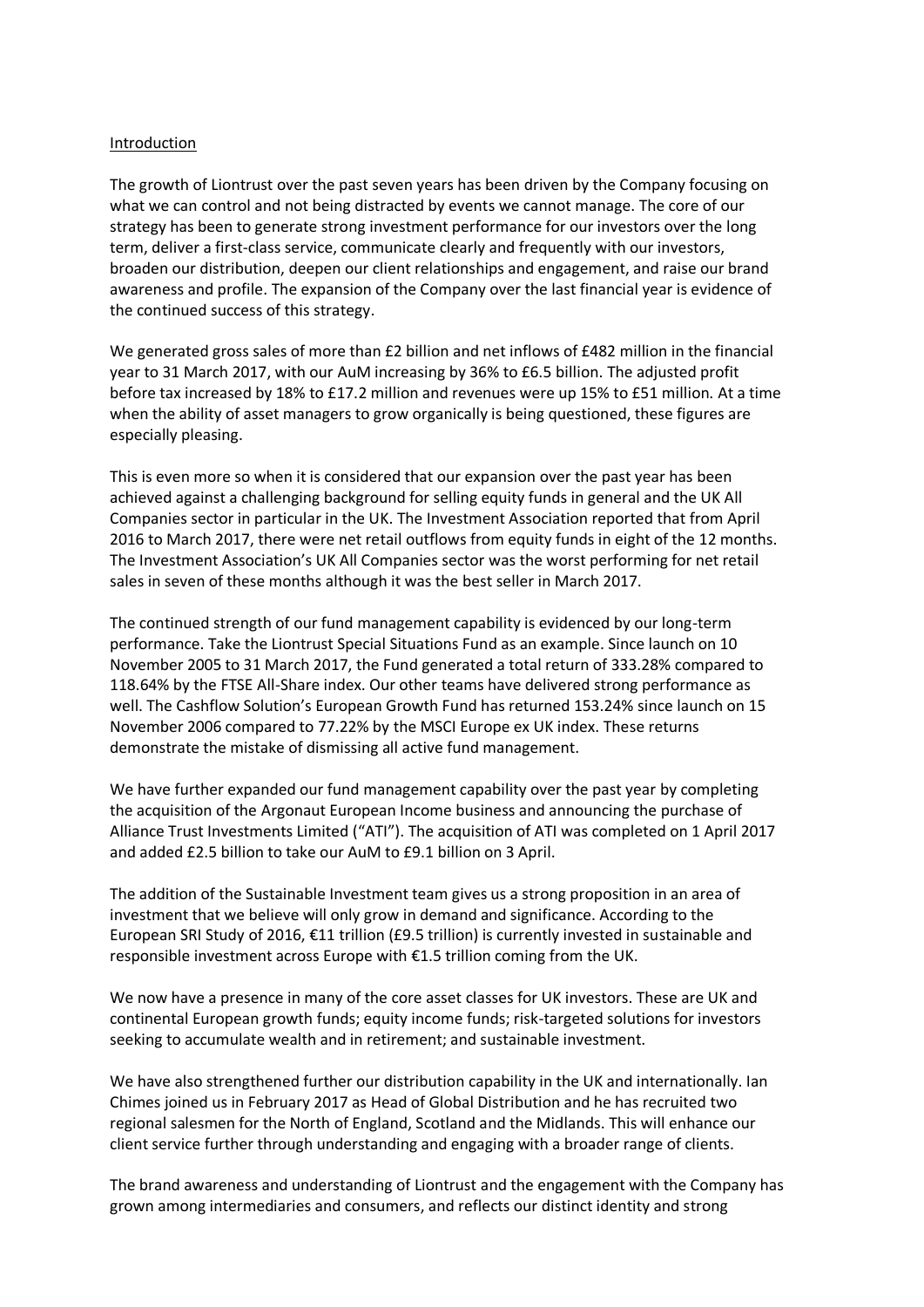messaging. This is being driven particularly by our advertising, press coverage, investor communications and sponsorships. Our new website and expanding digital activity will enhance further our marketing capability and engagement with intermediaries and consumers.

#### Assets under Management

| <b>Process</b>         | Total<br>$(\text{fm})$ | Institutional<br>$(\text{fm})$ | <b>UK Retail</b><br>$(\text{fm})$ | MPS <sup>(1)</sup><br>(fm) | <b>Offshore Funds</b><br><u>(£m)</u> |
|------------------------|------------------------|--------------------------------|-----------------------------------|----------------------------|--------------------------------------|
| Cashflow Solution      | 927                    | 525                            | 307                               |                            | 95                                   |
| Economic Advantage     | 3,926                  | 265                            | 3,596                             |                            | 65                                   |
| Macro Thematic         | 653                    | 254                            | 369                               |                            | 30                                   |
| European Income        | 240                    | ۰                              | 240                               |                            | $\overline{\phantom{a}}$             |
| Asia                   | 94                     | ۰                              | 85                                |                            | 9                                    |
| <b>Structural Opps</b> | 20                     | ۰                              |                                   |                            | 20                                   |
| Multi-Asset            | 612                    | 352                            |                                   | 260                        | $\overline{\phantom{a}}$             |
| Indexed                | 51                     | ٠                              | 51                                |                            | ٠                                    |
| <b>Total</b>           | 6,523                  | 1,396                          | 4.648                             | 260                        | 219                                  |

On 31 March 2017, our AuM stood at £6,523 million (2016: £4,791 million) an increase of 36% over the financial year. A reconciliation of AuM as at 31 March 2017 is as follows:

 $<sup>(1)</sup>$  Managed Portfolio Services are where we act as discretionary fund manager to a range of model portfolios which are marketed to</sup> advisory intermediaries in the UK.

### **Funds Flows**

Liontrust recorded net inflows of £482 million in the financial year to 31 March 2017 (2016: £255 million). A reconciliation of fund flows over the financial year is as follows:-

|                                                   | Total<br><u>£m</u> | <b>Institutional</b><br>$fm$ | <b>UK Retail</b><br>$\mathbf{f}$ m | MPS <sup>(1)</sup><br>$\mathbf{f}$ m | <b>Offshore Funds</b><br><u>£m</u> |
|---------------------------------------------------|--------------------|------------------------------|------------------------------------|--------------------------------------|------------------------------------|
| Opening AuM - 1 April 2016                        | 4,791              | 1,138                        | 3,330                              | 204                                  | 119                                |
| Net flows                                         | 482                | 3                            | 368                                | 32                                   | 79                                 |
| Acquisitions<br>Market and Investment performance | 272<br>978         | 255                          | 272<br>678                         | ٠<br>24                              | -<br>21                            |
| Closing AuM - 31 March 2017                       | 6,523              | 1,396                        | 4,648                              | 260                                  | 219                                |

(1) Managed Portfolio Services are where we act as discretionary fund manager to a range of model portfolios which are marketed to advisory intermediaries in the UK.

### **Outlook**

There has been much discussion about the squeezed middle in the asset management industry. Companies either have to be global players or niche boutiques to survive and prosper, so goes the argument. We believe this is a simplistic and incorrect view of the development of the market.

Liontrust is not alone in showing that you do not have to be a boutique or a global group to be able to generate growth year after year. We have also delivered value for our investors through strong fund performance over the long term.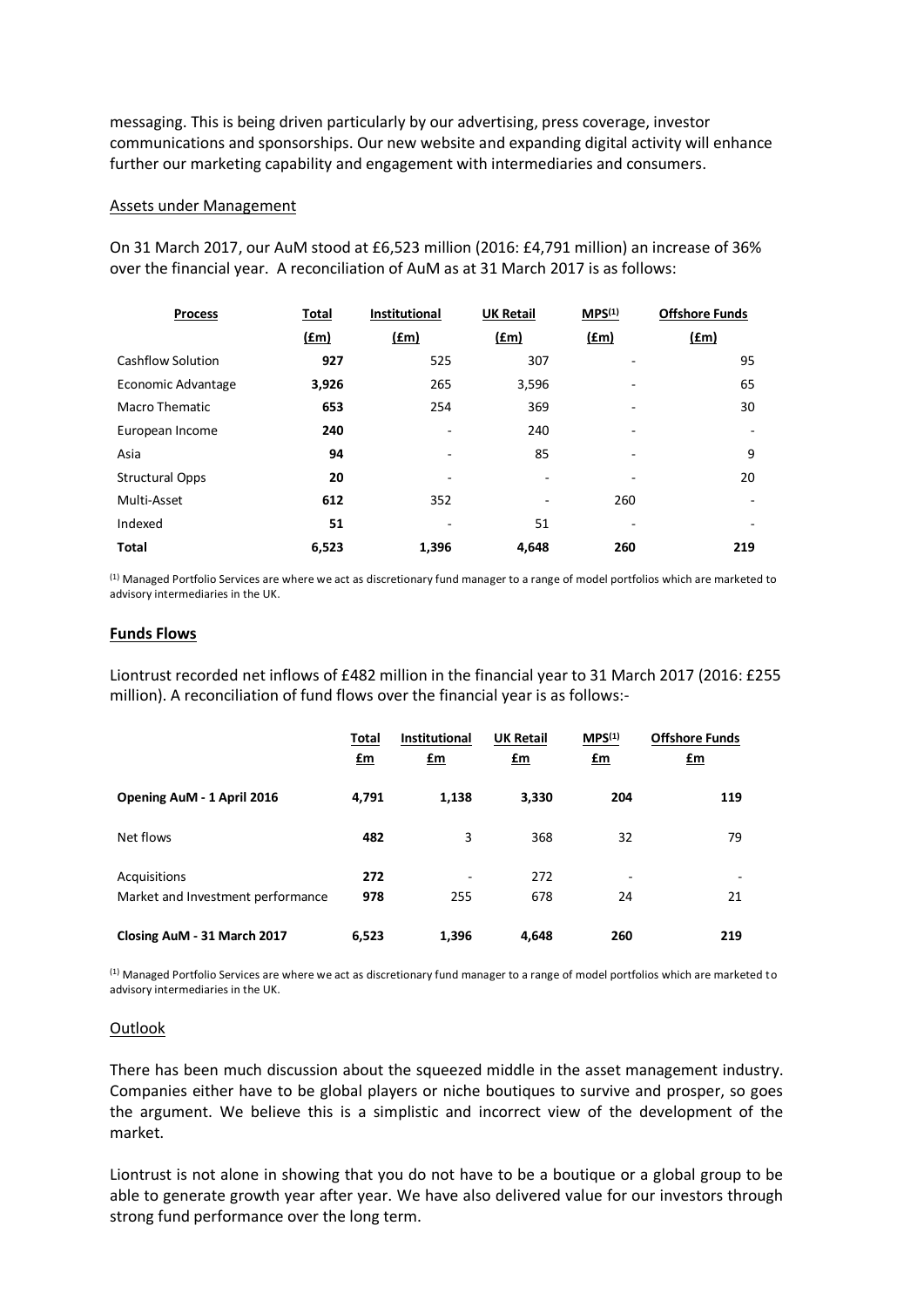Following the investment we have made in the infrastructure of the business over the past few years, Liontrust is now both larger and more robust and this will enable us to drive forward the next phase of our growth strategy.

John Ions **Chief Executive 14 June 2017**

### **Extracts from the Strategic Report**

### UK Retail fund performance

Our funds continue to deliver strong long-term performance. Eight out of eleven of our UK unit trusts are in the first or second quartile of their respective sectors since launch or since the current managers took over the running of the funds.

|                                            | Quartile ranking -<br><b>Since</b><br>Launch/Manager<br><b>Appointed</b> | <b>Quartile</b><br>ranking - 5<br>vear | <b>Quartile</b><br>ranking $-3$<br>vear | <b>Quartile</b><br>ranking $-1$<br>year | Launch<br>Date/Manager<br><b>Appointed</b> |
|--------------------------------------------|--------------------------------------------------------------------------|----------------------------------------|-----------------------------------------|-----------------------------------------|--------------------------------------------|
| Liontrust UK Growth Fund                   | 1                                                                        | $\overline{2}$                         | 1                                       | $\mathbf{1}$                            | 25/03/2009                                 |
| Liontrust Special Situations Fund          | 1                                                                        | 1                                      | $\mathbf{1}$                            | 1                                       | 10/11/2005                                 |
| Liontrust UK Smaller Companies Fund        | $\mathbf{1}$                                                             | 1                                      | 1                                       | $\mathbf{1}$                            | 08/01/1998                                 |
| Liontrust UK Micro Cap Fund                | $\overline{2}$                                                           |                                        |                                         | $\overline{2}$                          | 09/03/2016                                 |
| Liontrust Macro Equity Income Fund         | 1                                                                        | 3                                      | 4                                       | 3                                       | 31/10/2003                                 |
| Liontrust Macro UK Growth Fund             | 1                                                                        | 4                                      | 4                                       | 4                                       | 01/08/2002                                 |
| Liontrust European Growth Fund             | $\mathbf{1}$                                                             | $\overline{2}$                         | $\mathbf{1}$                            | $\mathbf{1}$                            | 15/11/2006                                 |
| Liontrust Asia Income Fund                 | $\mathbf{1}$                                                             | $\mathbf{1}$                           | $\overline{2}$                          | $\overline{2}$                          | 05/03/2012                                 |
| Liontrust European Income Fund             | 3                                                                        | 3                                      | 3                                       | 4                                       | 15/12/2005                                 |
| Liontrust European Enhanced Income<br>Fund | 4                                                                        | 4                                      | 4                                       | 4                                       | 30/04/2010                                 |
| Liontrust Global Income Fund               | 4                                                                        |                                        | 4                                       | 3                                       | 03/07/2013                                 |

Source: Financial Express, total return, bid to bid, to 31 March 2017 unless otherwise stated, based on primary share classes. The above funds are all UK authorised unit trusts (primary share class). Liontrust FTSE 100 Tracker Fund (index fund) not included. Past performance is not a guide to the future; the value of investments and the income from them can fall as well as rise. Investors may not get back the amount originally subscribed.

### **Consolidated Statement of Comprehensive Income For the year ended 31 March 2017**

| Year      |
|-----------|
| ended     |
| 31-Mar-16 |
|           |

Notes *£'000 £'000*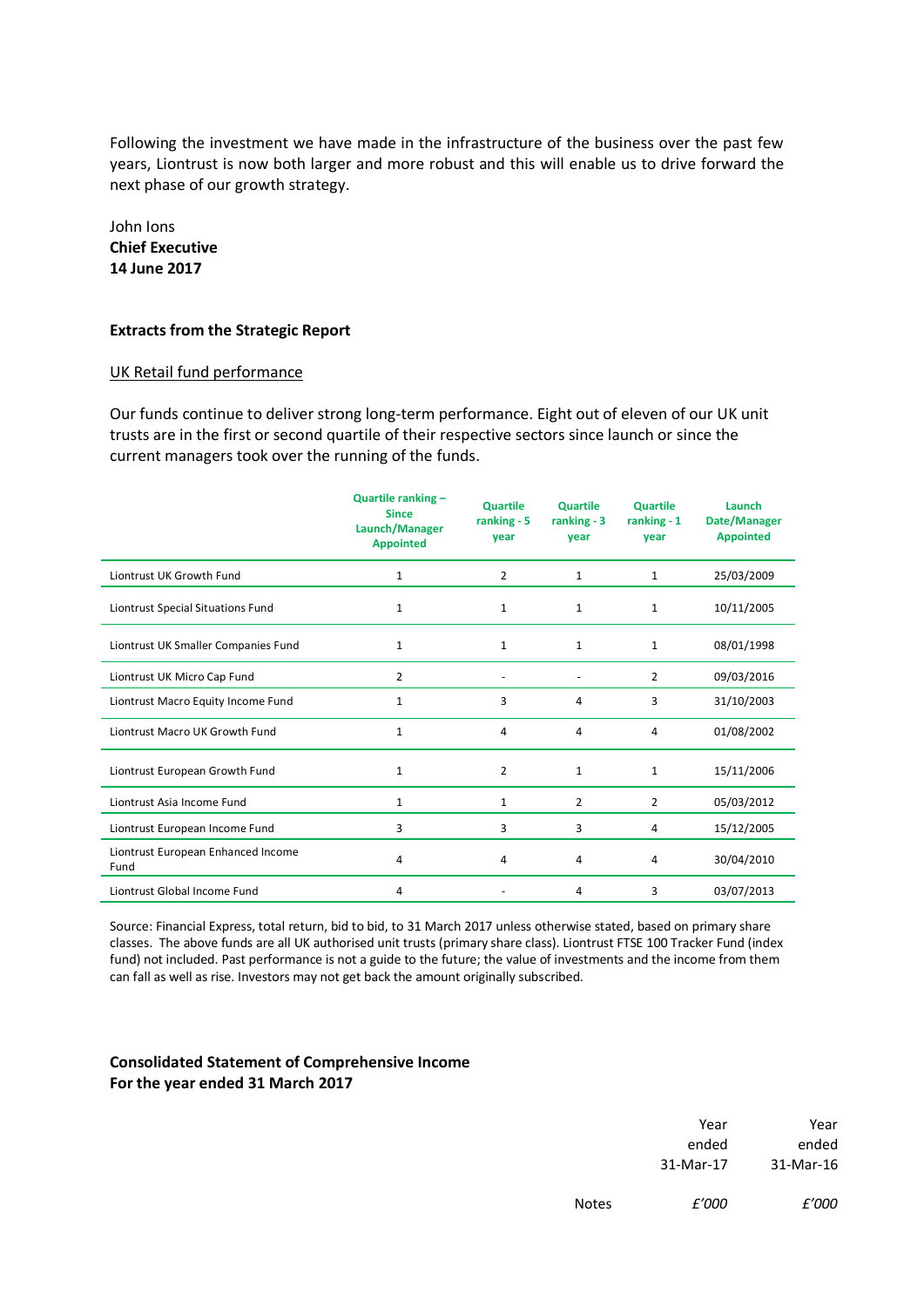| Revenue<br>Cost of sales                           |   | 51,508<br>(50) | 44,991<br>(51) |
|----------------------------------------------------|---|----------------|----------------|
| <b>Gross profit</b>                                | 3 | 51,458         | 44,940         |
| Realised (loss)/profit on sale of financial assets |   | 6              | (1)            |
| Unrealised profit on financial assets              |   | 134            |                |
| Administration expenses                            | 4 | (42, 506)      | (35, 551)      |
| <b>Operating profit</b>                            |   | 9,092          | 9,388          |
| Interest receivable                                |   | 11             | 16             |
| Profit before tax                                  |   | 9,103          | 9,404          |
| Taxation                                           |   | (2, 275)       | (2,094)        |
| Profit for the year                                |   | 6,828          | 7,310          |
| Other comprehensive income                         |   |                |                |
| <b>Total comprehensive income</b>                  |   | 6,828          | 7,310          |
|                                                    |   |                |                |
|                                                    |   | Pence          | Pence          |
| <b>Earnings per share</b>                          |   |                |                |
| <b>Basic</b>                                       | 6 | 15.15          | 16.48          |
| Diluted                                            | 6 | 14.75          | 16.06          |

The notes 1 to 11 form an integral part of this condensed consolidated financial information.

# **Consolidated Balance Sheet As at 31 March 2017**

|                                                      | 31-Mar-17 | 31-Mar-16 |
|------------------------------------------------------|-----------|-----------|
|                                                      | £'000     | £'000     |
| <b>Assets</b>                                        |           |           |
| Non current assets                                   |           |           |
| Intangible assets                                    | 3,640     | 2,550     |
| Property, plant and equipment                        | 195       | 247       |
| Deferred tax assets                                  | 964       | 1,052     |
| <b>Total non current assets</b>                      | 4,799     | 3,849     |
| <b>Current assets</b>                                |           |           |
| Trade and other receivables                          | 68,066    | 35,413    |
| Financial assets                                     | 1,404     | 139       |
| Cash and cash equivalents                            | 16,956    | 18,967    |
| <b>Total Current assets</b>                          | 86,426    | 54,519    |
| <b>Liabilities</b><br><b>Non current liabilities</b> |           |           |
| DBVAP liability                                      | (322)     |           |
| <b>Total non current liabilities</b>                 | (322)     |           |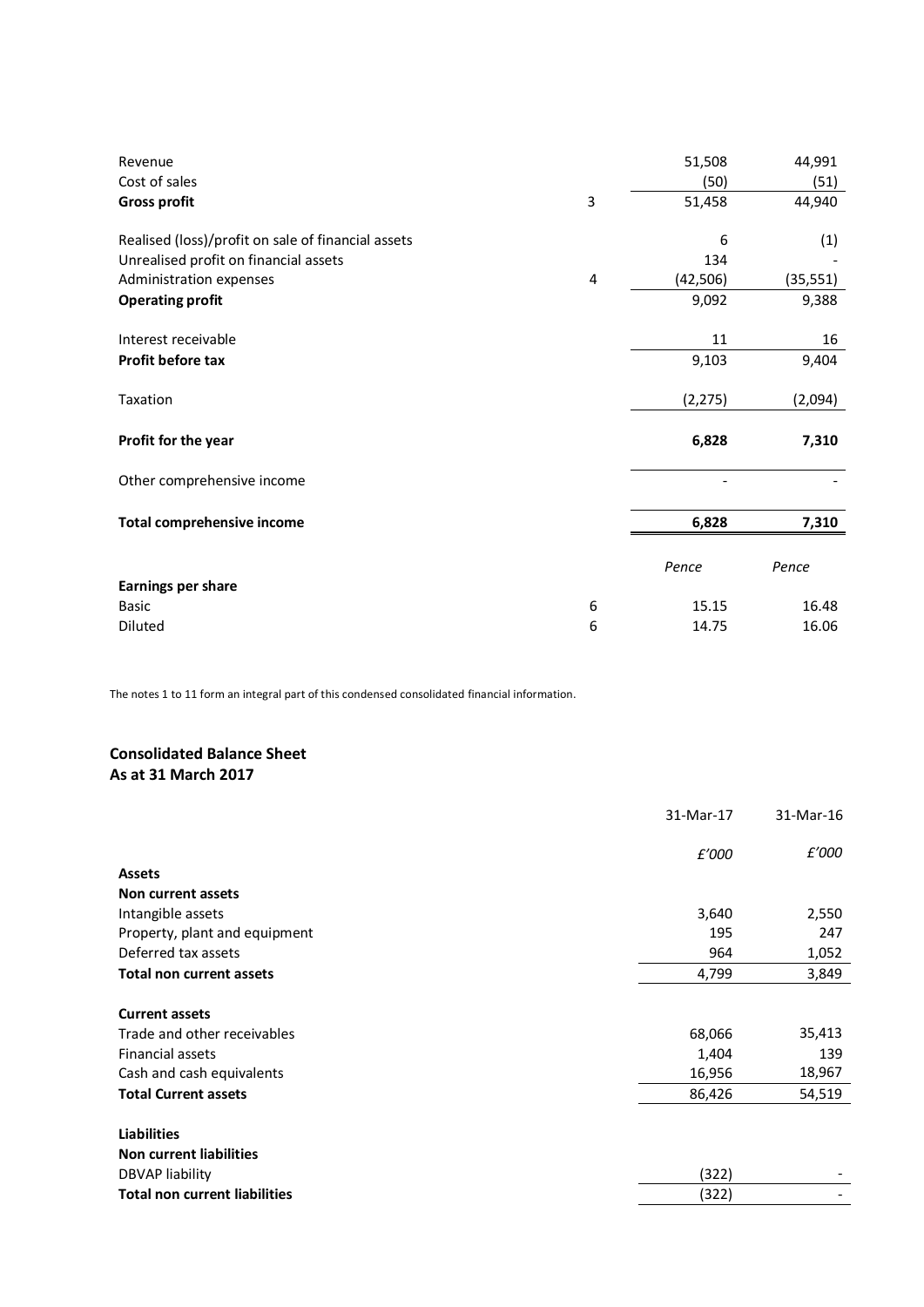| <b>Current liabilities</b>                         |           |           |
|----------------------------------------------------|-----------|-----------|
| Trade and other payables                           | (63,960)  | (31, 279) |
| Corporation tax payable                            | (393)     | (911)     |
| <b>Total Current liabilities</b>                   | (64, 353) | (32, 190) |
|                                                    |           |           |
| Net current assets                                 | 22,073    | 22,329    |
|                                                    |           |           |
| <b>Net assets</b>                                  | 26,550    | 26,178    |
|                                                    |           |           |
| Shareholders' equity attributable to owners of the |           |           |
| parent                                             |           |           |
| Ordinary shares                                    | 454       | 454       |
| Share premium                                      |           | 17,692    |
| Capital redemption reserve                         | 19        | 19        |
| Retained earnings                                  | 28,936    | 9,330     |
| Own shares held                                    | (2,859)   | (1,317)   |
| Total equity                                       | 26,550    | 26,178    |
|                                                    |           |           |

The notes 1 to 11 form an integral part of this condensed consolidated financial information.

# **Consolidated Cash Flow Statement For the year ended 31 March 2017**

|                                                                  | Year      | Year      |
|------------------------------------------------------------------|-----------|-----------|
|                                                                  | ended     | ended     |
|                                                                  | 31-Mar-17 | 31-Mar-16 |
|                                                                  | £'000     | £'000     |
| Cash flows from operating activities                             |           |           |
| Cash received from operations                                    | 56,460    | 48,614    |
| Cash paid in respect of operations                               | (42, 489) | (38, 337) |
| Net cash paid for changes in unit trust receivables and payables | (363)     | (583)     |
| Net cash generated from operations                               | 13,608    | 9,694     |
| Interest received                                                | 11        | 16        |
| Tax paid                                                         | (2,705)   | (1,833)   |
| Net cash generated from operating activities                     | 10,914    | 7,877     |
| Cash flows from investing activities                             |           |           |
| Purchase of property and equipment                               | (73)      | (93)      |
| Acquisition of investment management contracts                   | (4,083)   |           |
| Purchase of ICIs                                                 | (95)      | (207)     |
| Purchase of DBVAP Financial Asset                                | (940)     |           |
| Purchase of seeding investments                                  | (252)     | (98)      |
| Sale of seeding investments                                      | 151       | 191       |
| Net cash used in investing activities                            | (5, 292)  | (207)     |
| Cash flows from financing activities                             |           |           |
| Purchase of own shares                                           | (1,738)   | (1, 136)  |
| Dividends paid                                                   | (5,895)   | (3,960)   |
| Net cash used in financing activities                            | (7,633)   | (5,096)   |
|                                                                  |           |           |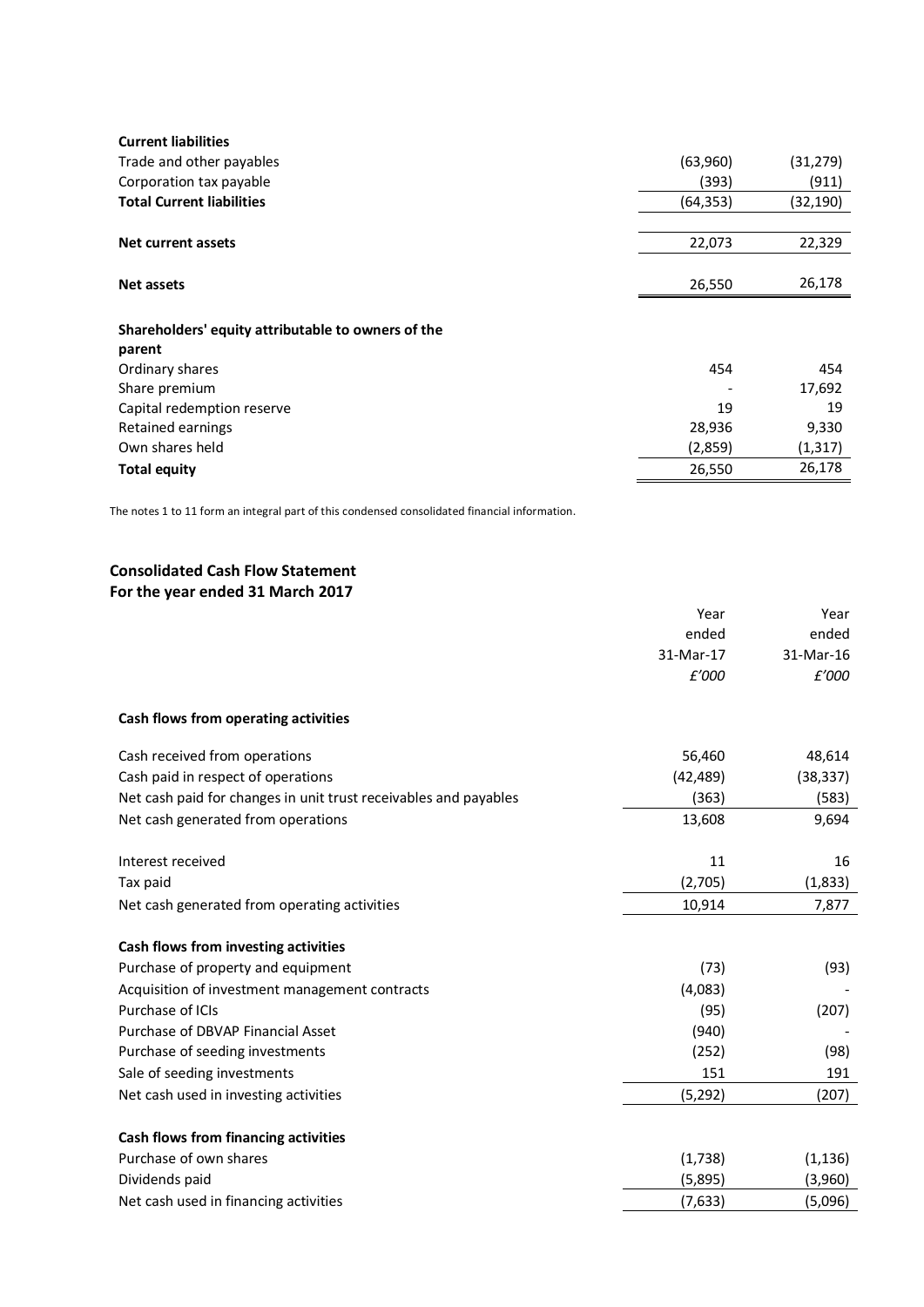| Net (decrease)/increase in cash and cash equivalents | (2,011) | 2.574  |
|------------------------------------------------------|---------|--------|
| Opening cash and cash equivalents*                   | 18.967  | 16,393 |
| Closing cash and cash equivalents                    | 16.956  | 18.967 |

\* Cash and cash equivalents consists only of cash balances.

The notes 1 to 11 form an integral part of this condensed consolidated financial information.

# **Consolidated Statement of Change in Equity For the year ended 31 March 2017**

|                                |          |              |                          |                          | Own                      |         |
|--------------------------------|----------|--------------|--------------------------|--------------------------|--------------------------|---------|
|                                | Ordinary | <b>Share</b> | Capital                  | Retained                 | shares                   | Total   |
|                                | shares   | premium      | redemption               | earnings                 | held                     | Equity  |
|                                |          |              |                          |                          |                          |         |
|                                | £ '000   | £ '000       | £ '000                   | £ '000                   | £ '000                   | £ '000  |
|                                |          |              |                          |                          |                          |         |
| <b>Balance at 1 April 2016</b> |          |              |                          |                          |                          |         |
| brought forward                | 454      | 17,692       | 19                       | 9,330                    | (1, 317)                 | 26,178  |
|                                |          |              |                          |                          |                          |         |
| Profit for the year            |          |              | $\overline{\phantom{0}}$ | 6,828                    | $\overline{\phantom{a}}$ | 6,828   |
| Total comprehensive income     |          |              |                          |                          |                          |         |
| for the year                   |          |              |                          | 6,828                    |                          | 6,828   |
|                                |          |              |                          |                          |                          |         |
| Dividends paid                 |          |              |                          | (5,895)                  | -                        | (5,895) |
|                                |          |              |                          |                          |                          |         |
| Capital reduction              |          | (17,692)     |                          | 17,692                   |                          |         |
|                                |          |              |                          |                          |                          |         |
| Purchase of own shares         |          |              |                          | $\overline{\phantom{a}}$ | (1,738)                  | (1,738) |
|                                |          |              |                          |                          |                          |         |
| Purchase of ICI's              |          |              |                          | (95)                     |                          | (95)    |
|                                |          |              |                          |                          |                          |         |
| EBT share option settlement    |          |              |                          | (133)                    | 196                      | 63      |
|                                |          |              |                          |                          |                          |         |
| Equity share options issued    |          |              |                          | 1,209                    | $\overline{\phantom{a}}$ | 1,209   |
| Balance at 31 March 2017       | 454      |              | 19                       | 28,936                   | (2,859)                  | 26,550  |

# **Consolidated Statement of Change in Equity For the year ended 31 March 2016**

|                                                   | Ordinary<br>shares | <b>Share</b><br>premium | Capital<br>redemption    | Retained<br>earnings | Own<br>shares<br>held | Total<br>Equity |
|---------------------------------------------------|--------------------|-------------------------|--------------------------|----------------------|-----------------------|-----------------|
|                                                   | £ '000             | £ '000                  | £ '000                   | £ '000               | £ '000                | £ '000          |
| <b>Balance at 1 April 2015</b><br>brought forward | 454                | 17,692                  | 19                       | 11,395               | (5,812)               | 23,748          |
| Profit for the year                               |                    |                         | $\overline{\phantom{a}}$ | 7,310                |                       | 7,310           |
| Total comprehensive income<br>for the year        |                    |                         |                          | 7,310                |                       | 7,310           |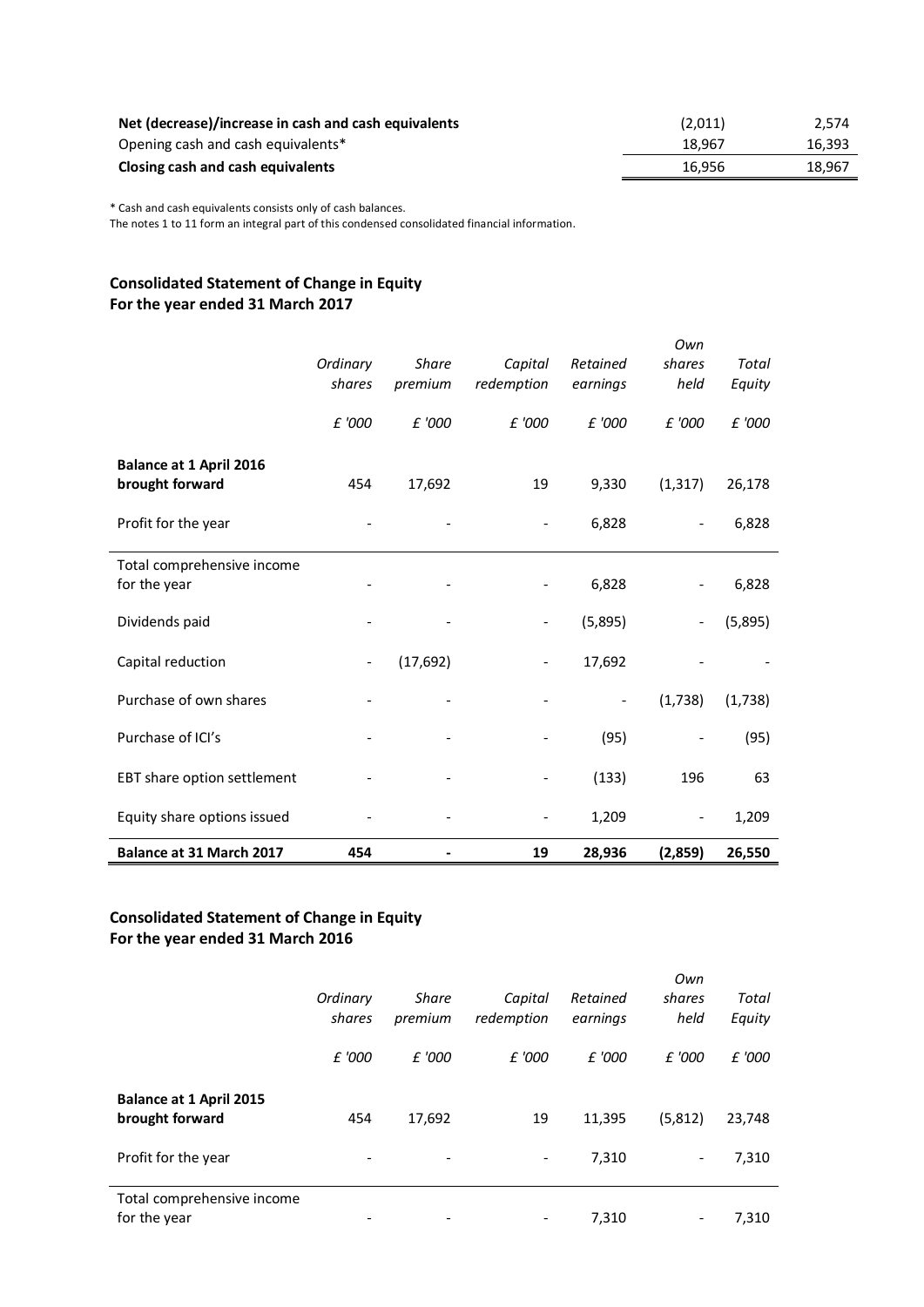| Balance at 31 March 2016    | 454                      | 17,692                   | 19                       | 9,330                    | (1,317)                  | 26,178   |
|-----------------------------|--------------------------|--------------------------|--------------------------|--------------------------|--------------------------|----------|
| Equity share options issued | -                        |                          | $\overline{\phantom{a}}$ | 423                      | ۰                        | 423      |
| Purchase of ICI's           | -                        |                          | $\overline{\phantom{a}}$ | (5,838)                  | 5,631                    | (207)    |
| Purchase of own shares      |                          | $\overline{\phantom{0}}$ |                          | $\overline{\phantom{a}}$ | (1, 136)                 | (1, 136) |
| Dividends paid              | $\overline{\phantom{0}}$ | $\overline{\phantom{0}}$ | $\overline{\phantom{a}}$ | (3,960)                  | $\overline{\phantom{a}}$ | (3,960)  |

The notes 1 to 10 form an integral part of this condensed consolidated financial information.

### **Notes to the Financial Statements**

### **1. Accounting policies**

The Group's accounting policies are consistent with those set out in the Annual Report and Accounts for the year ended 31 March 2016.

### **2. Segmental reporting**

The Group's operates only in one business segment - Investment management.

The Group offers different fund products through different distribution channels. All financial, business and strategic decisions are made centrally by the Board, which determines the key performance indicators of the Group. The Board reviews financial information presented at a Group level. The Board, is therefore, the chief operating decision-maker for the Group. The information used to allocate resources and assess performance is reviewed for the Group as a whole. On this basis, the Group considers itself to be a single-segment investment management business.

# **3. Revenue (Gross Profit)**

| <b>Gross Profit</b>       | 51,508    | 44,991    |
|---------------------------|-----------|-----------|
| - Performance fee revenue | 4,049     | 7,357     |
| - Revenue $1$             | 47,459    | 37,634    |
|                           | £'000     | £'000     |
|                           | 31-Mar-17 | 31-Mar-16 |
|                           | Ended     | ended     |
|                           | Year      | Year      |

(1) Revenue includes investment management fees, initial charges and commissions and box profits.

### **4. Administration expenses**

|                                  | Year ended | Year ended   |
|----------------------------------|------------|--------------|
|                                  | 31-Mar-17  | $31-Mar-16$  |
|                                  | £'000      | <i>f'000</i> |
| <b>Employee related expenses</b> |            |              |
| Director and employee costs      | 5,721      | 4.459        |
| Pensions                         | 305        | 217          |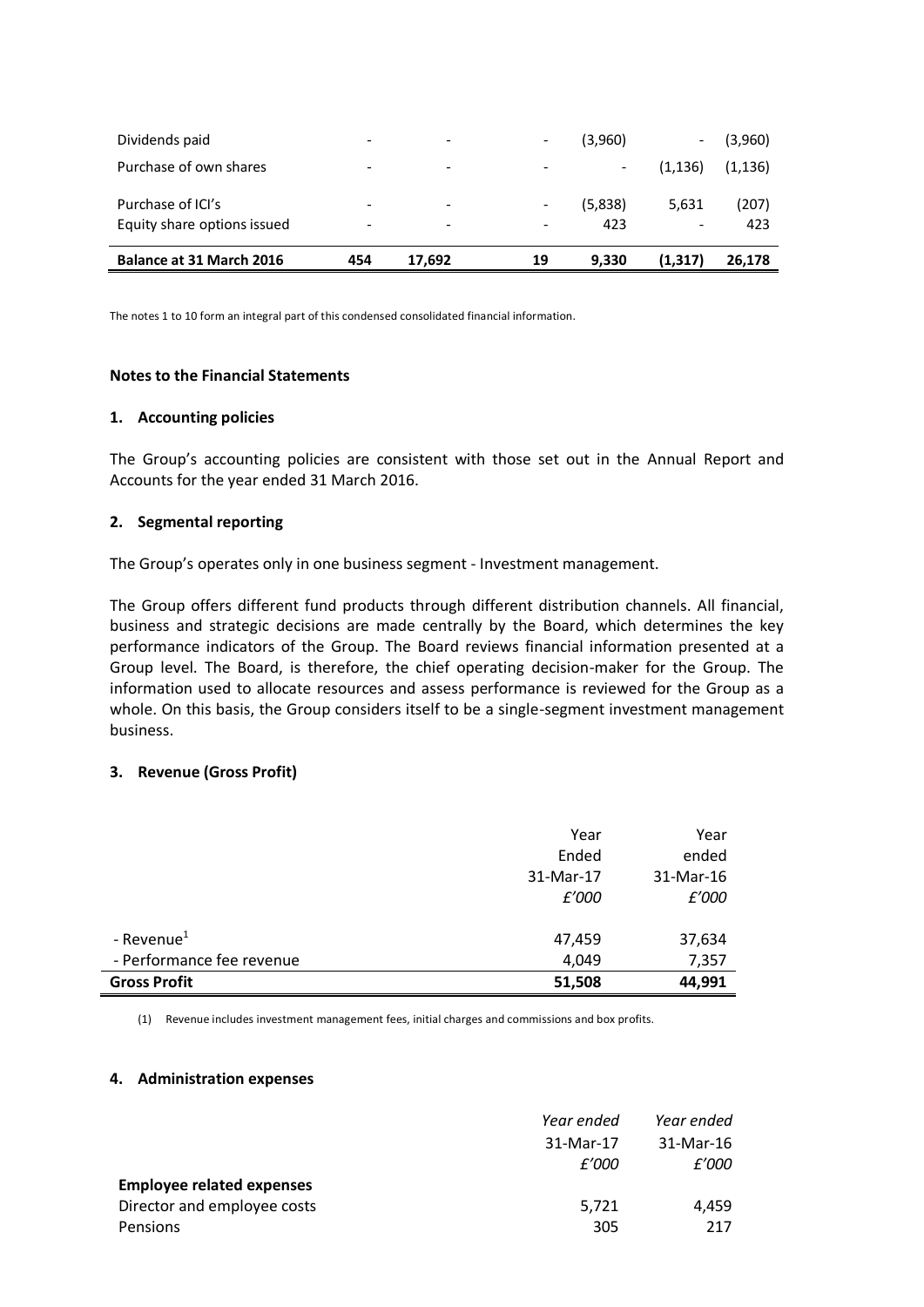| Share incentivisation expense<br><b>DBVAP</b> expense                    | 1,487<br>188 | 671    |
|--------------------------------------------------------------------------|--------------|--------|
| Severance compensation                                                   | 53           | 93     |
|                                                                          | 7,754        | 5,440  |
| Non-employee related expenses                                            |              |        |
| Members drawings charged as an expense                                   | 19,062       | 17,665 |
| Share incentivisation expense members                                    | 1,762        |        |
| Members severance compensation                                           | 165          |        |
| Professional services (restructuring, acquisition related<br>and other)* | 1,359        | 1,884  |
| Depreciation and Intangible asset amortisation                           | 3,118        | 2,571  |
| Other administration expenses                                            | 9,286        | 7,991  |
|                                                                          | 42,506       | 35,551 |

\* Includes legal expense relating to a claim made by a former member (see note 8)

### **5. Adjusted profit before tax**

Adjusted profit before tax is disclosed in order to give shareholders an indication of the profitability of the Group, non-cash (depreciation, intangible asset amortisation and share incentivisation related) expenses and non-recurring (acquisition, cost reduction, restructuring, share incentivisation and severance compensation related) expenses ("Adjustments"), and is reconciled in the table below.

|                                                                                    | Year ended | Year ended |
|------------------------------------------------------------------------------------|------------|------------|
|                                                                                    | 31-Mar-17  | 31-Mar-16  |
|                                                                                    | £'000      | £'000      |
|                                                                                    |            |            |
| Profit for the year                                                                | 6,828      | 7,310      |
| <b>Taxation</b>                                                                    | 2,275      | 2,094      |
| Profit                                                                             | 9,103      | 9,404      |
|                                                                                    |            |            |
| Share incentivisation expense                                                      | 3,249      | 671        |
| <b>DBVAP</b> expense                                                               | 188        |            |
| Severance compensation                                                             | 218        | 93         |
| Professional services (restructuring, acquisition related and other) $(1)$         | 1,359      | 1,884      |
| Depreciation and Intangible asset amortisation                                     | 3,118      | 2,571      |
| Adjustments                                                                        | 8,132      | 5,219      |
|                                                                                    |            |            |
| Adjusted profit before tax                                                         | 17,235     | 14,623     |
|                                                                                    |            |            |
| Interest receivable                                                                | (11)       | (16)       |
| Adjusted operating profit                                                          | 17,224     | 14,607     |
|                                                                                    |            |            |
| Adjusted basic earnings per share <sup>(2)</sup>                                   | 30.60      | 26.38      |
| Adjusted basic earnings per share (excluding performance fees) (2)(3)              | 28.19      | 22.07      |
| Adjusted diluted earnings per share <sup>(2)</sup>                                 | 29.79      | 25.70      |
| Adjusted diluted earnings per share (excluding performance fees) <sup>(2)(3)</sup> | 27.45      | 21.50      |

(1) Includes legal expense relating to a claim made by a former member (see note 8)

(2) Assumes a tax rate of 20% (2016: 20%)

(3) Performance fee revenues contribution calculated in line with operating margin of 33% (2016: 33%)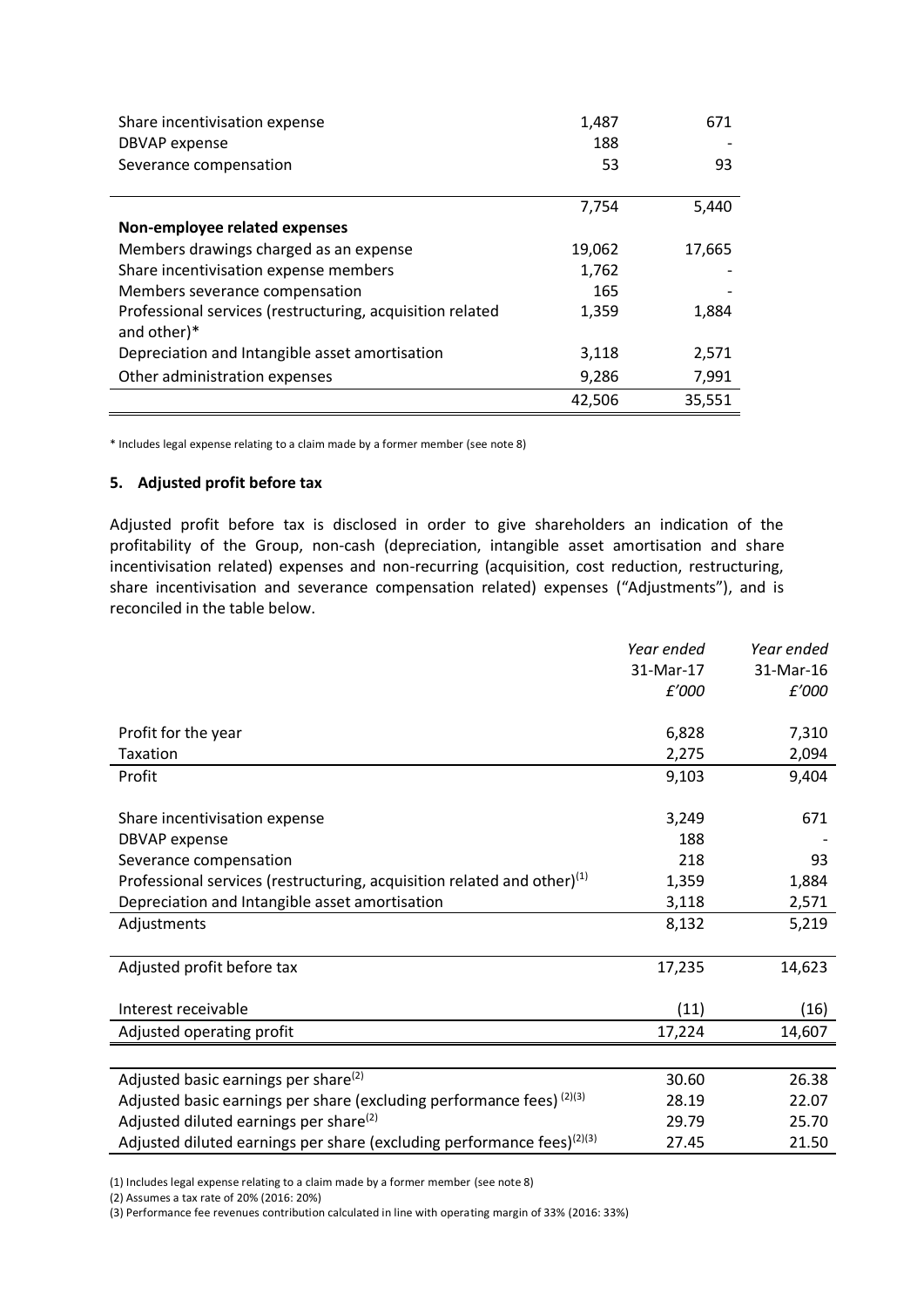# **6. Earnings per share**

The calculation of basic earnings per share is based on profit after taxation for the year and the weighted average number of Ordinary Shares in issue for each year. The weighted average number of Ordinary Shares was 45,059,188 for the year (2016:44,346,674). Shares held by the Liontrust Asset Management Employee Trust are not eligible for dividends and are treated as cancelled for the purposes of calculating earnings per share.

Diluted earnings per share are calculated on the same bases as set out above, after adjusting the weighted average number of Ordinary Shares for the effect of options to subscribe for new Ordinary Shares or Ordinary Shares held in the Liontrust Asset Management Employee Trust that were in existence during the year ended 31 March 2017. The adjusted weighted average number of Ordinary Shares so calculated for the year was 46,285,217 (2016: 45,518,720). This is reconciled to the actual weighted number of Ordinary Shares as follows:

|                                                                   | 2017<br>number | 2016<br>number |
|-------------------------------------------------------------------|----------------|----------------|
| Weighted average number of Ordinary Shares                        | 45,059,188     | 44,346,674     |
| Weighted average number of dilutive Ordinary shares under option: |                |                |
| - to the Liontrust Long Term Incentive Plan                       | 789,963        |                |
| - to the Liontrust Option Plan                                    | 30,949         | 37,062         |
| - to the Deferred Bonus and Variable Allocation Plan              | 395,144        | 324,602        |
| - to the Liontrust Members Incentive Plan                         | 9,973          | 810,382        |
| Adjusted weighted average number of Ordinary Shares               | 46,285,217     | 45,518,720     |

### **7. Financial assets**

The Group holds financial assets that have been categorised within one of three levels using a fair value hierarchy that reflects the significance of the inputs into measuring the fair value. These levels are based on the degree to which the fair value is observable and are defined as follows:

- a) Level 1 fair value measurements are those derived from quoted prices (unadjusted) in active markets for identical assets and liabilities;
- b) Level 2 fair value measurements are those derived from inputs other than quoted prices included within level 1 that are observable for the asset or liability, either directly (i.e. as prices) or indirectly (i.e. derived from prices); and
- c) Level 3 fair value measurements are those derived from valuation techniques that include inputs for the asset or liability that are not based on observable market data.

As at the balance sheet date all financial assets are categorised as Level 1.

Assets held at fair value through profit and loss:

The Group's assets held at fair value through profit and loss represent shares in the Liontrust GF Global Strategic Equity Fund, and units in the Liontrust Global Income Fund, the Liontrust Macro Equity Income Fund, the Liontrust UK Growth Fund and the Liontrust Asia Income Fund. Any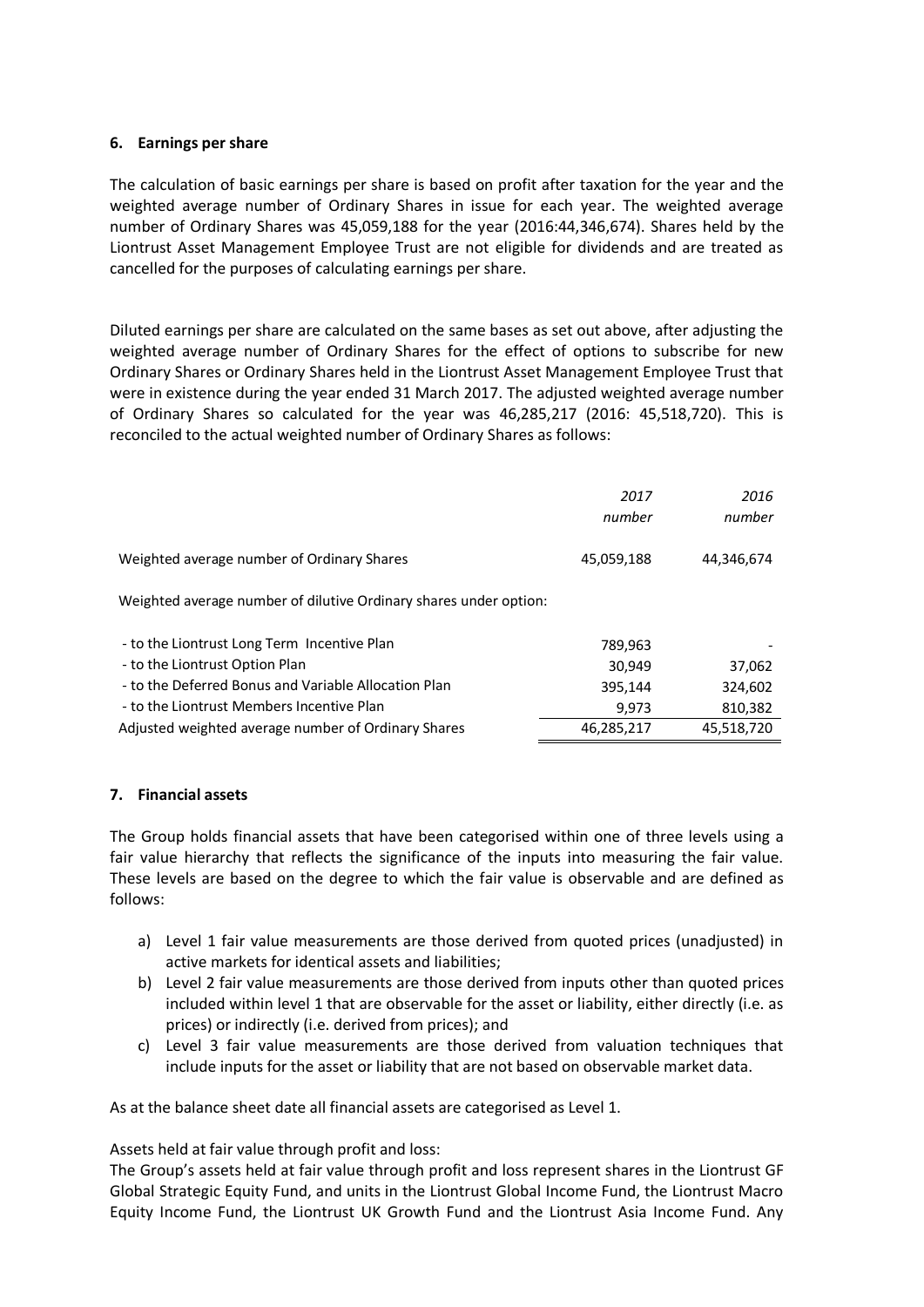Foreign currency assets are translated at rates of exchange ruling at the balance sheet date and any exchange rate differences arising are shown in note 6 of the financial statements.

# Assets held as available-for-sale:

The Group's assets held as available-for-sale represent shares in the Liontrust GF Water & Agriculture Fund, the GF Global Strategic Equity Fund, the GF European Smaller Companies Fund, the GF European Strategic Equity Fund, The GF Asia Income Fund, the GF Macro Equity Income Fund and the GF UK Growth Fund (all sub-funds of Liontrust Global Funds PLC) and are valued at bid price); and units in the Liontrust Global Income Fund, The Liontrust Macro Equity Income Fund, the Liontrust Asia Income Fund and the Liontrust UK Growth Fund. The gain on the fair value adjustments during the year net of tax was £nil (2016:£nil). Any Foreign currency assets are translated at rates of exchange ruling at the balance sheet date and any exchange rate differences arising are shown in other comprehensive income.

# **8. Contingent assets and liabilities**

The Group can earn performance fees on some of the segregated and fund accounts that it manages. In some cases a proportion of the fee earned is deferred until the next performance fee is payable or offset against future underperformance on that account. As there is no certainty that such deferred fees will be collectable in future years, the Group's accounting policy is to include performance fees in income only when they become due and collectable and therefore the element (if any) deferred beyond 31 March 2017 has not been recognised in the results for the year.

In the normal course of business a contingent liability has arisen in relation to a claim made by a former member against Liontrust Asset Management Plc, Liontrust Investment Partners LLP ("LIP"), Liontrust Investment Services Limited and the individual members of LIP. As the timing and amount of any potential liability is unknown and cannot be reliably estimated at this stage they are not disclosed.

# **9. Key risks**

The Directors have identified the risks and uncertainties that affect the Group's business and believe that they are substantially the same for this year as the current risks as identified in the 2016 Annual Report and Accounts. These can be broken down into risks that are within the management's influence and risks that are outside it.

Risks that are within management's influence include areas such as the expansion of the business, prolonged periods of under-performance, loss of key personnel, human error, poor communication and service leading to reputational damage and fraud.

Risks outside the management's influence include falling markets, terrorism, a deteriorating UK economy, investment industry price competition and hostile takeovers.

Management monitor all risks to the business, they record how each risk is mitigated and have warning flags to identify increased risk levels. Management recognise the importance of risk management and view it as an integral part of the management process which is tied into the business model.

# **10. Directors responsibility statement**

To the best of their knowledge and belief, the Directors confirm that: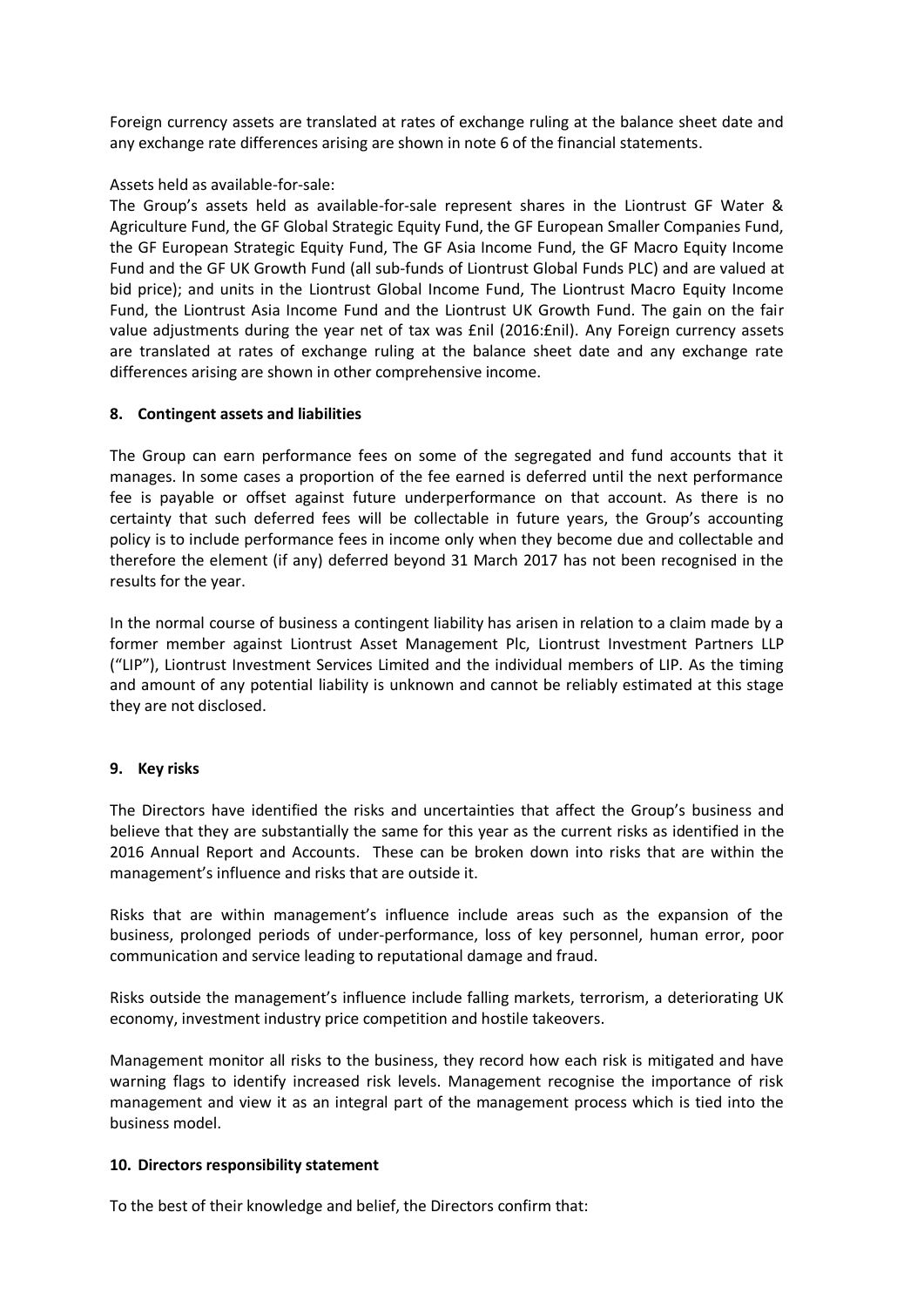The consolidated financial statements of Liontrust Asset Management PLC, prepared on a going concern basis in accordance with IFRS as adopted by the EU, give a true and fair view of the assets, liabilities, financial position and profit of Liontrust Asset Management PLC and the undertakings included in the consolidation taken as a whole;

The announcement includes a fair summary of the development and performance of the business and the position of Liontrust Asset Management PLC and the undertakings included in the consolidation taken as a whole and a description of the principal risks and uncertainties that they face.

# **11. Events after the reporting period**

On 1 April 2017, the Company acquired all of the ordinary shares in Alliance Trust Investments Limited (subsequently renamed Liontrust Investments Limited) for £29.14 million, satisfied partly in cash and partly by means of an issue of the Company's ordinary share capital.

The equity instruments issued on completion date comprise of 4.06 million of the Company's ordinary shares and the fair value is £15.84 million.

Additionally, the group has agreed to pay the seller additional consideration which will be satisfied by the allotment and issue of 1.02m of the Company's ordinary shares valued at the date of exchange of the shares. The fair value of the deferred consideration is £3.96 million at the acquisition date.

The net assets acquired on 1 April 2017 is £9.34m.

The difference between the consideration and net assets acquired is due to intangibles and/or goodwill but at the date of issue of these financial statements, the valuation of these is not complete. An updated disclosure, including the valuation of the balances, will be included in the Half- Yearly Report.

# **Forward Looking Statements**

This Full Year Results announcement contains certain forward-looking statements with respect to the financial condition, results of operations and businesses and plans of the Group. These statements and forecasts involve risk and uncertainty because they relate to events and depend upon circumstances that have not yet occurred. There are a number of factors that could cause actual results or developments to differ materially from those expressed or implied by these forward-looking statements and forecasts. As a result, the Group's actual future financial condition, results of operations and business and plans may differ materially from the plans, goals and expectations expressed or implied by these forward-looking statements. Liontrust undertakes no obligation publicly to update or revise forward-looking statements, except as may be required by applicable law and regulation (including the Listing Rules of the Financial Conduct Authority). Nothing in this announcement should be construed as a profit forecast or be relied upon as a guide to future performance.

The Annual Report and Accounts is expected to be posted to shareholders on or around 28 June 2017.

The release, publication, transmission or distribution of this announcement in jurisdictions other than the United Kingdom may be restricted by law and therefore persons in such jurisdictions into which this announcement is released, published, transmitted or distributed should inform